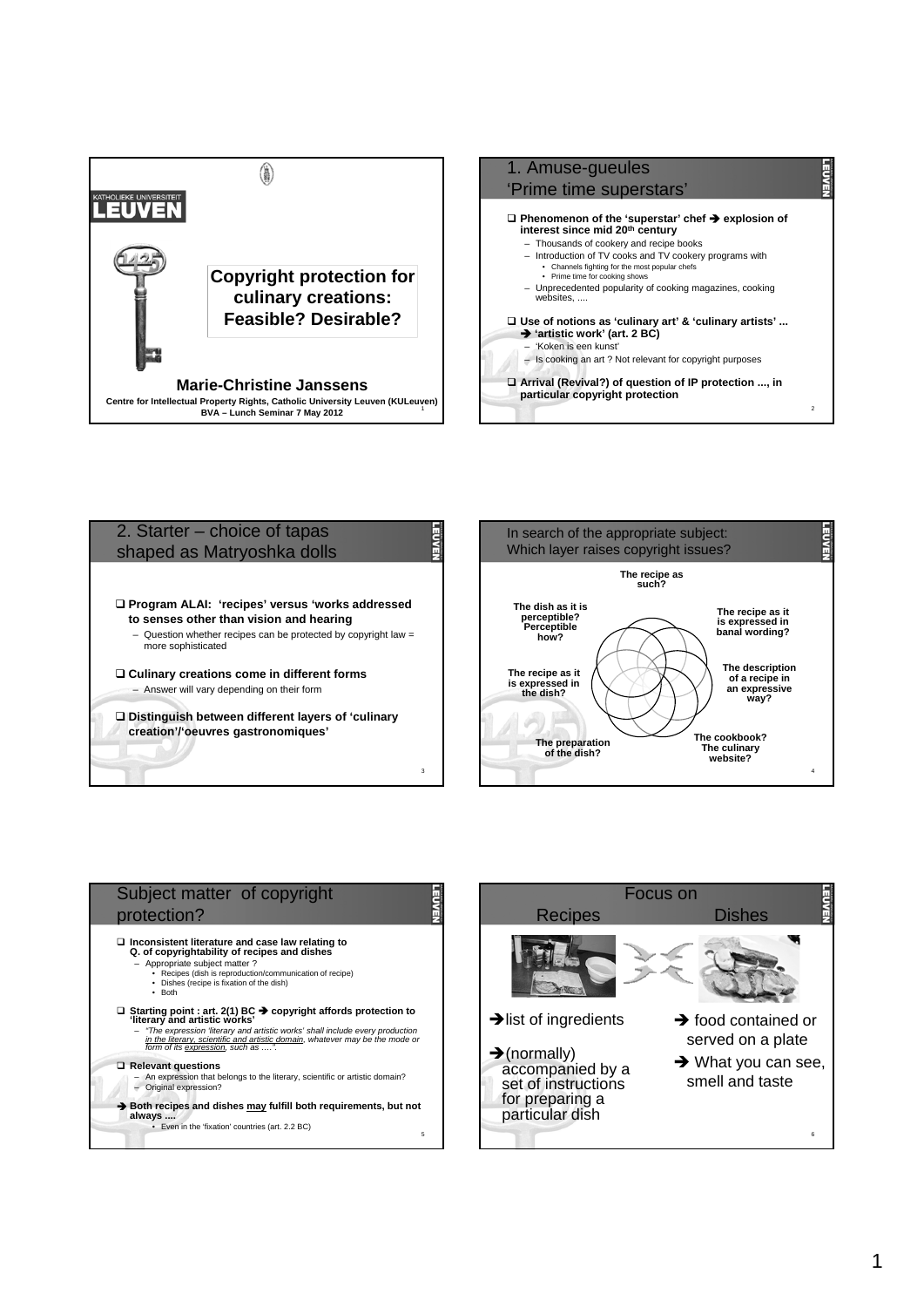# 3. Soup 'Grandmother's onion soup' *Particular nature of culinary creations* **The 'art' of cooking is one of the oldest in the world** – Onion Soup was already popular in Roman Times – earliest known recipe should date from approximately 1600 BC (Akkadian Tablet) – Story of the city Greek Colony Sybaris (6th century BC) World first intellectual property la **Recipes (& dishes) exist for ages : earlier versions are continuously improved, altered or presented in a different form to suit current palates** – Culinary creations are collective creations

– culinary world consists of a heritage created by hundreds of generations of cooks

7

### *4. First course: recipes 'Asparagus A la Flamande'*  **Recipe** – Ingredients • 3 1/2 lb Asparagus -- white, trimmed • 3 tb Butter • 3 tb Water • 1/2 Lemon – juiced • Salt, pepper • Nutmeg • 1/2 bn Italian parsley – chopped **Directions** • Boil the asparagus during 12 - 18 min. depending on their size. Drain. • Melt the butter with the water and the lemon juice. Season with salt, pepper and nutmeg. Add the parsley. • Serve the asparagus on individual plates with 1 tbsp<br>
sauce. Serve the remaining sauce in a sauceboat







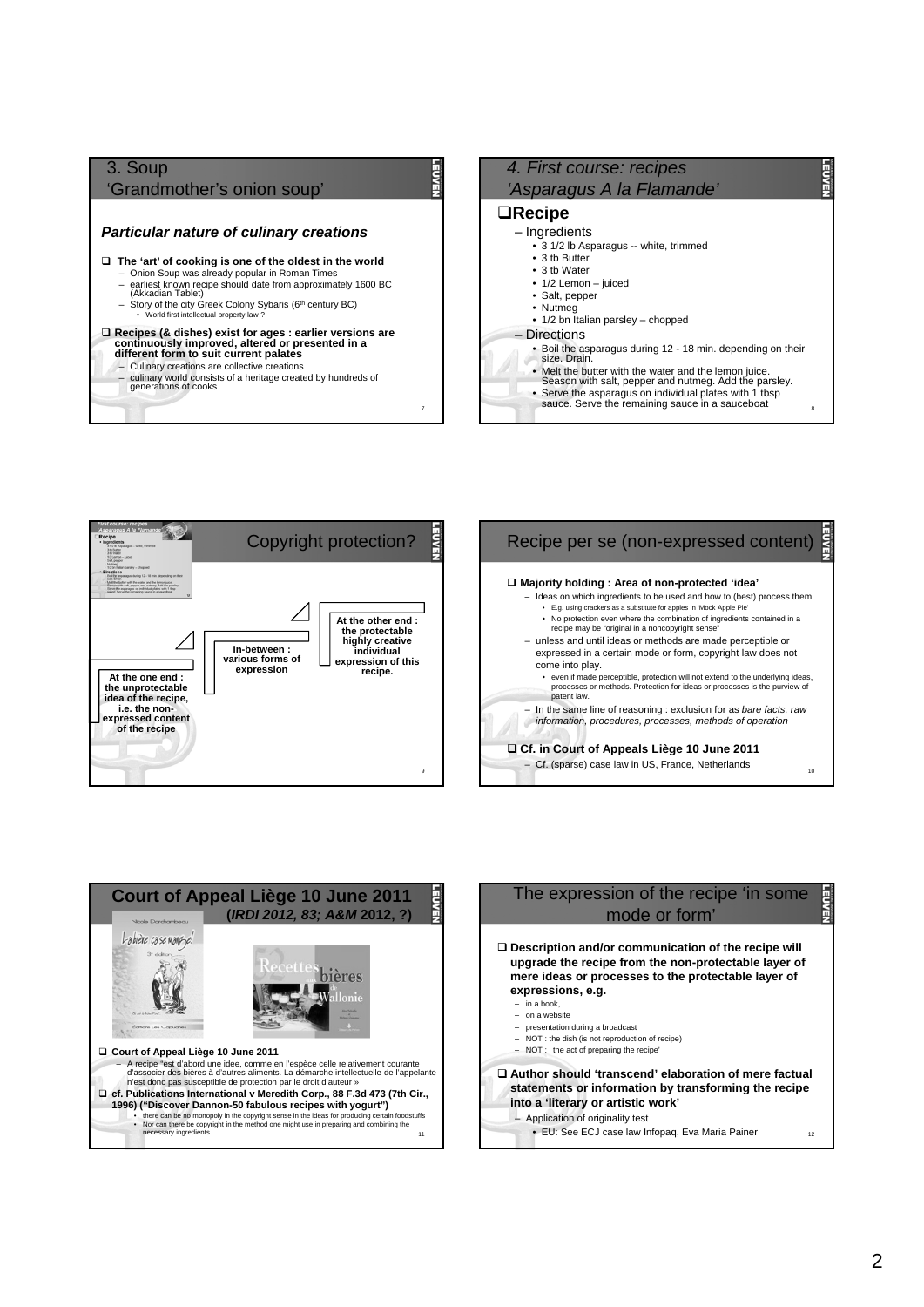



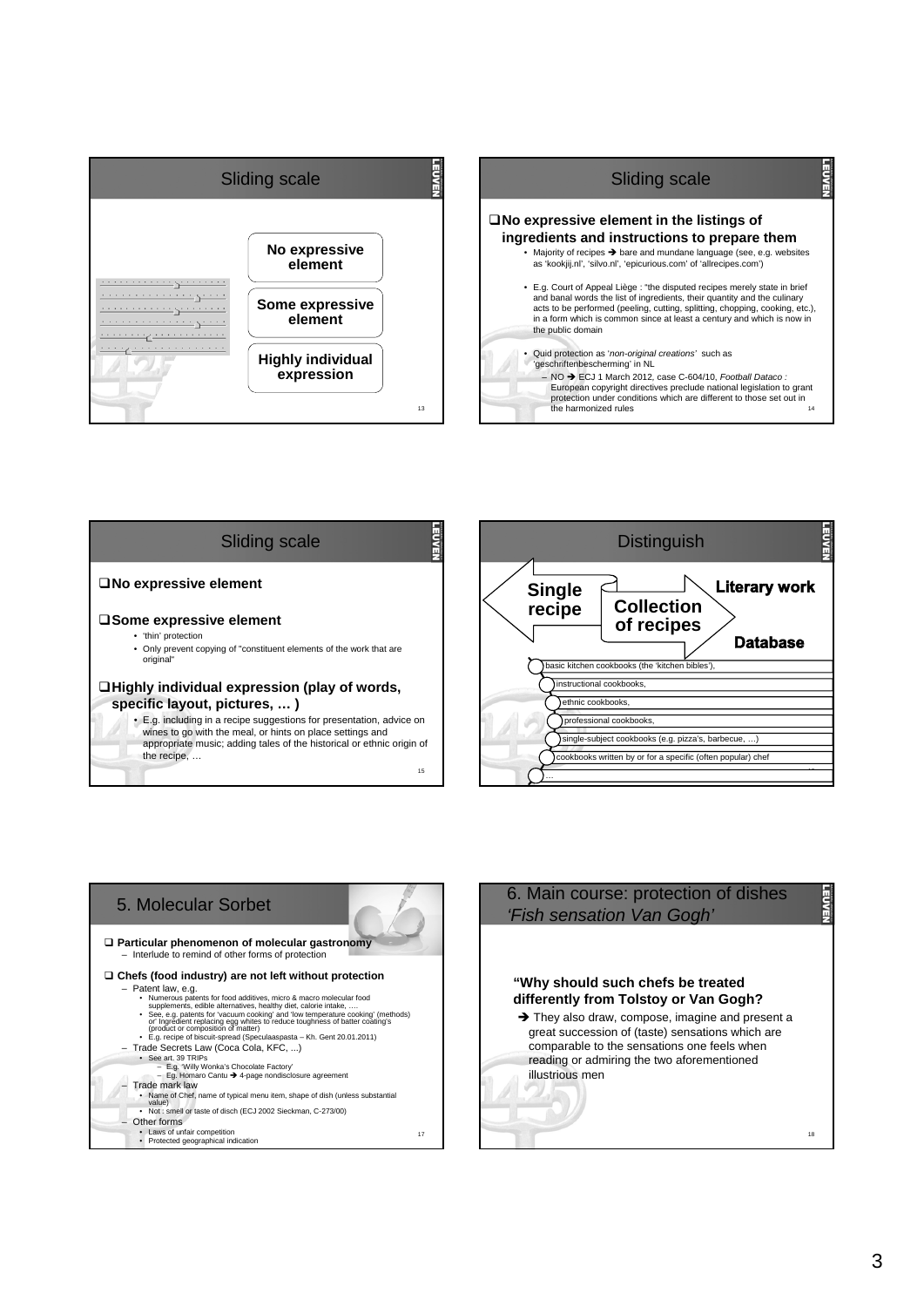## Main course Protection of dishes

#### **Defining the subject matter: DISH =**

 $\sim$   $\sim$  the food as it is served on a plate, i.e. in a form that one can normally see, smell and taste

- > resulting from
	- the inspiration of the moment'
	- the faithful translation of a (written) recipe, using the prescribed ingredients according to the instructions contained therein

#### **A work?**

– Article 2 (1) BC : broad wording leaves open the door for protection as 'artistic works'

- every production in the literary, scientific and artistic domain, whatever may be the mode or form of its expression
- Clearly 'an expression', at least in its visual aspects
	- Even in 'fixation countries' (art. 2.2 BC) 19

# Dishes:

### the issue of perceptibility

- **Dishes are perceptible with (at least) three of the five traditionally recognized senses : sight, taste, smell**
	- **Note : mechanical (sight, hearing) versus chemical (smell, taste, touch)**
	- **Examples in BC only works perceptible by mechanical senses**
- **Question: Is 'an expression' and hence copyright protection - limited to a perception by mechanical senses?**
- **Divergent viewpoints in national reports (e.g. Greek report; YES – French report: NO)**
- **Divergent viewpoints in doctrine**

 $20$